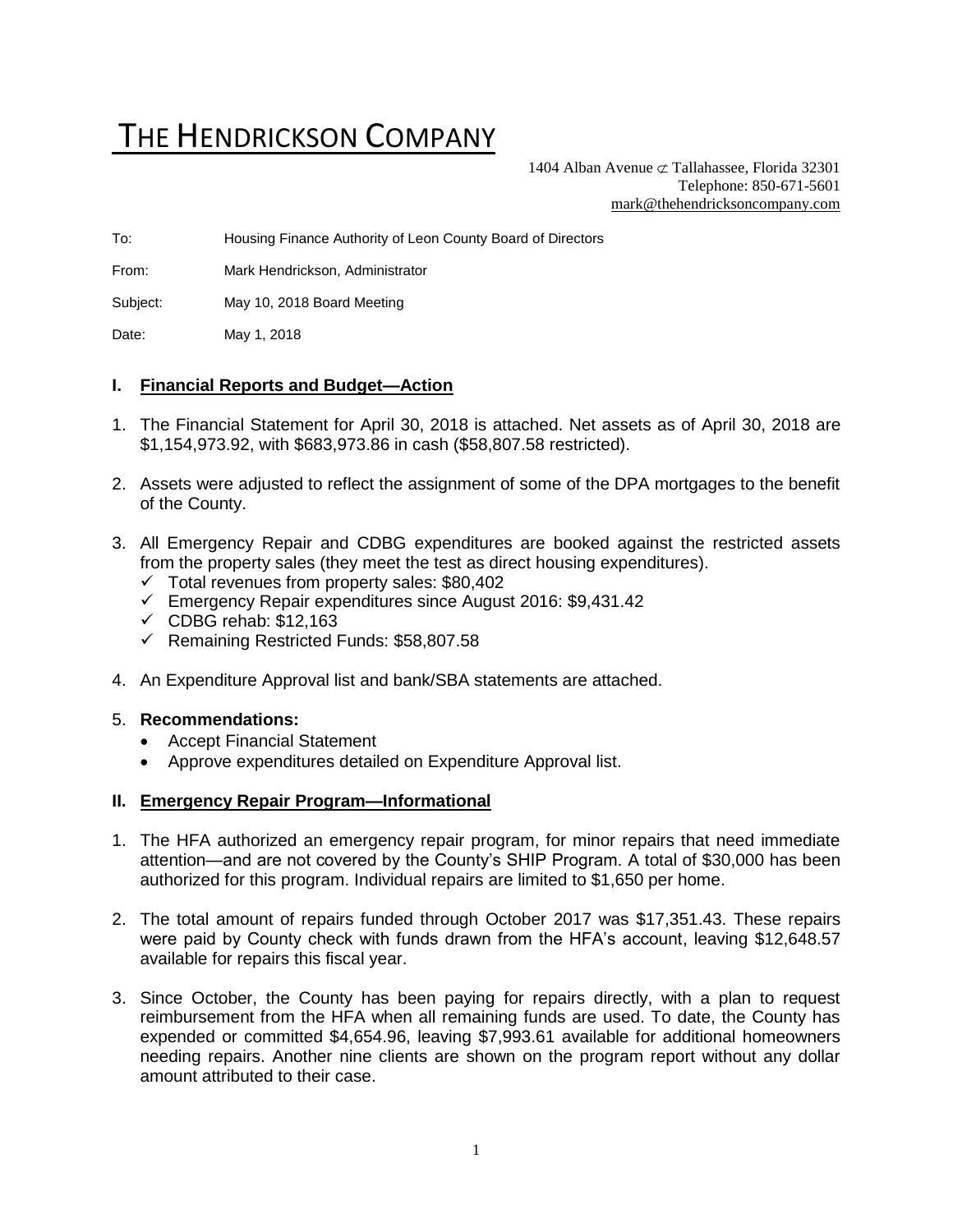4. Mr. Lamy has requested) that the HFA increase the per home limit to \$2,500—which will be at the same level as the County now offers. This will allow total repairs up to \$5,000, which would provide a long-term solution with an emergency repair (not major repairs, but enough to fix problem). Mr. Lamy notes that on certain repairs (mobile homes and homes located within the City of Tallahassee), the County would not be able to fund repairs. He has asked that the decision be deferred until the June HFA meeting.

### 5. **Recommendation:** None.

### **III. Real Estate—Informational**

- 1. The Real Estate Division is responsible for selling surplus properties designated for affordable housing, with proceeds of the sale coming to the HFA.
- 2. Mr. Rogers volunteered to work with Ms. McGhin to develop an advertisement for the properties for publication in the Tallahassee Democrat, which was published in the Tallahassee Democrat January 31, and February 4, 7, 11 and 14. There were no meaningful responses to the advertisement. Subsequently, the Sam's Lane property has been put under contract (\$3,000, less \$600 for survey), with closing scheduled for May 4..
- 3. Previous sales of five properties generated total revenues to the HFA of \$80,402.
- 4. At the April meeting, the Board directed the Administrator to develop a proposed marketing strategy for selling the properties to non—profit organizations. That work is in progress.
- 5. **Recommendation**: None.

## **IV. Status of HFA of Leon County DPA Mortgages—Informational**

- 1. At the April HFA meeting, the Board approved an Interlocal Agreement with Leon County which divided the DPA loans into two groups (all loans were made in the name of the HFA).
	- HFA keeps all loans made where loan documents were not processed by the Tallahassee Lending Consortium (agent for County SHIP loans)
	- Any repayments made where TLC processed loan documents will be deposited into the County's account and treated as SHIP recaptured funds, with the County reporting on the use of these funds as part of their SHIP reporting. The use of these funds will require agreement between the County and HFA (within SHIP guidelines)
	- All previous repayments deposited into the HFA's accounts will be retained by the HFA
- 2. An adjustment to the HFA's financials was made to reflect this change.
- 3. The loans remaining with the HFA have been grouped into three categories:
	- Loan still outstanding: no record of loan satisfaction recording, and original buyer generally still lives in home. However, it appears that eight of these homes are being rented, in direct violation of the mortgage terms
	- Loan Repaid: Satisfaction of mortgage recorded
	- Loan Loss: First mortgage foreclosed, no satisfaction of mortgage recorded, borrower generally no longer living in home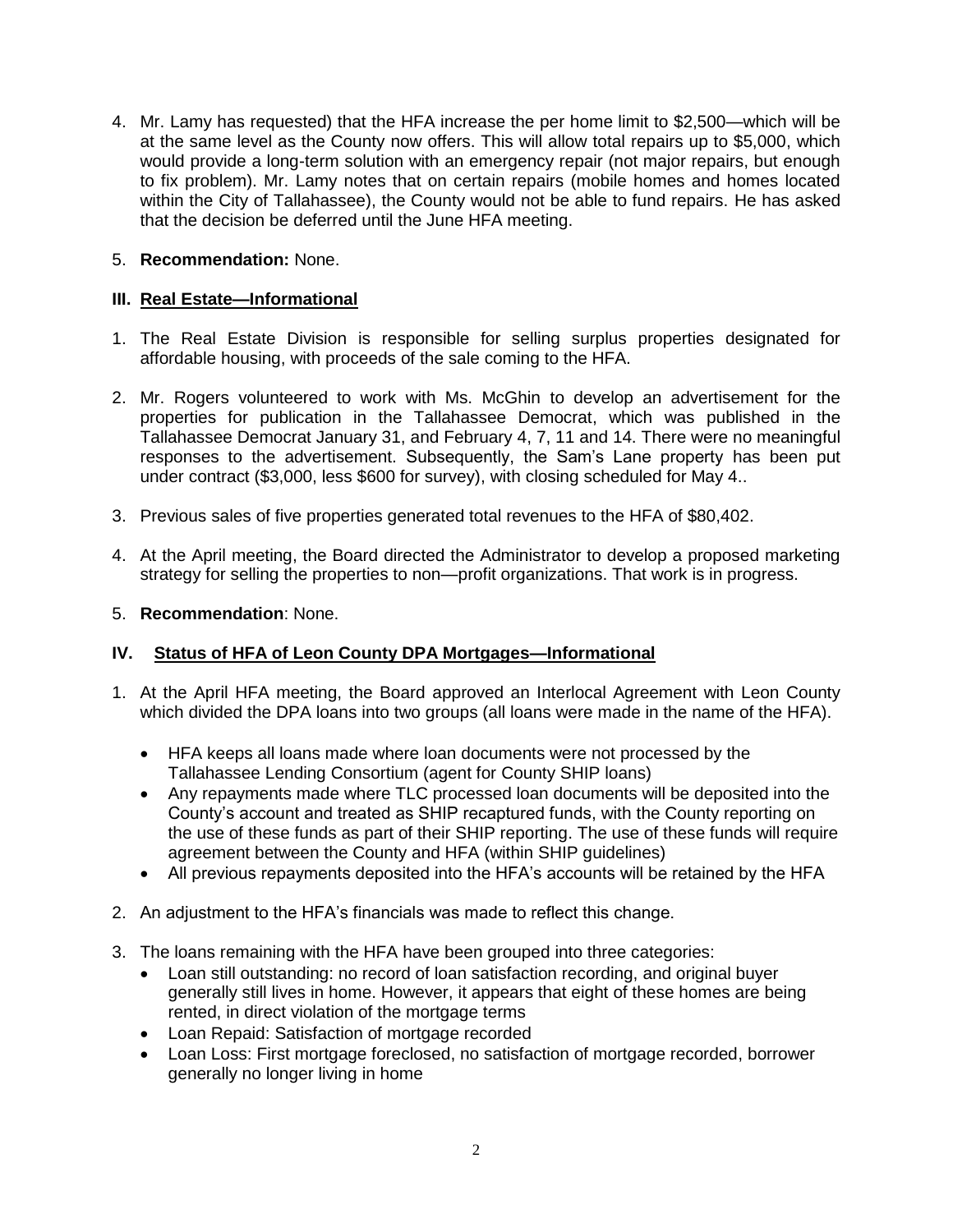| <b>LOANS W/O TLC- HFA</b><br><b>RETAINED</b> |         |                 |
|----------------------------------------------|---------|-----------------|
|                                              | # Loans | Mortgage Amount |
| Loan Still Outstanding                       | 33      | \$154,869.23    |
| Loan Repaid                                  | 50      | \$204,018.46    |
| Loan Loss                                    | 22      | \$109,310.29    |
| <b>TOTAL</b>                                 | 105     | \$468,197.98    |

#### 4. **Recommendation**: None.

#### **V. Escambia HFA Marketing Report—Informational**

- 1. The Board authorized up to \$1,500 on a marketing plan that would include advertisement in the Parade of Homes magazine and radio advertisements. The Parade of Homes is May 12- 13 & May 19-20.
	- Parade of Homes advertisement has been designed and submitted to for the magazine. The advertisement references a web page for readers to get further detail information on the lenders utilizing the First Time Home Buyer program (see ad in package or go to [\(www.tallahasseeparade.com,](http://www.tallahasseeparade.com/) page 53).
	- A webpage has been developed that provides additional detailed information including Lenders names and numbers. The website is OpenOurDoor.net. There are tracking capabilities built into the site, so we will be able to determine the effectiveness of these efforts.
	- Radio stations 104.9 and 99.9 will be running an ad during the parade of homes and the preceding weekend to inform potential buyers of the first-time home buyer program

*SPRING IS IN THE AIR AND THE PARADE OF HOMES IS HERE AGAIN, THE WEEKENDS OF MAY 12 AND 13TH, AND 19TH AND 20TH - COME OUT AND OPEN OUR DOOR AND WE'LL HELP OPEN THE DOOR TO YOUR NEW HOME! WITH ALL*  THE ASSISTANCE AVAILABLE TO FIRST TIME HOME BUYERS, THE DREAM OF *HOMEOWNERSHIP IS EASIER THAN YOU MIGHT THINK. GO TO OPEN OUR DOOR DOT NET AND SEE ALL THE PARTICIPATING LENDERS. THAT'S OPEN OUR DOOR DOT NET, AND SEE OUR AD IN THE PARADE MAGAZINE! BROUGHT TO YOU BY THE ESCAMBIA COUNTY HOUSING FINANCE AUTHORITY AND THE HOUSING FINANCE AUTHORITY OF LEON COUNTY.*

- These efforts are consistent with our goal of Increased Media Presence for the singlefamily program
- HFA of Leon County will pay for the Parade of Homes Advertisement and Escambia County HFA and the lenders will cover the cost of the Radio Advertisement
- 2. **Recommendation**: None.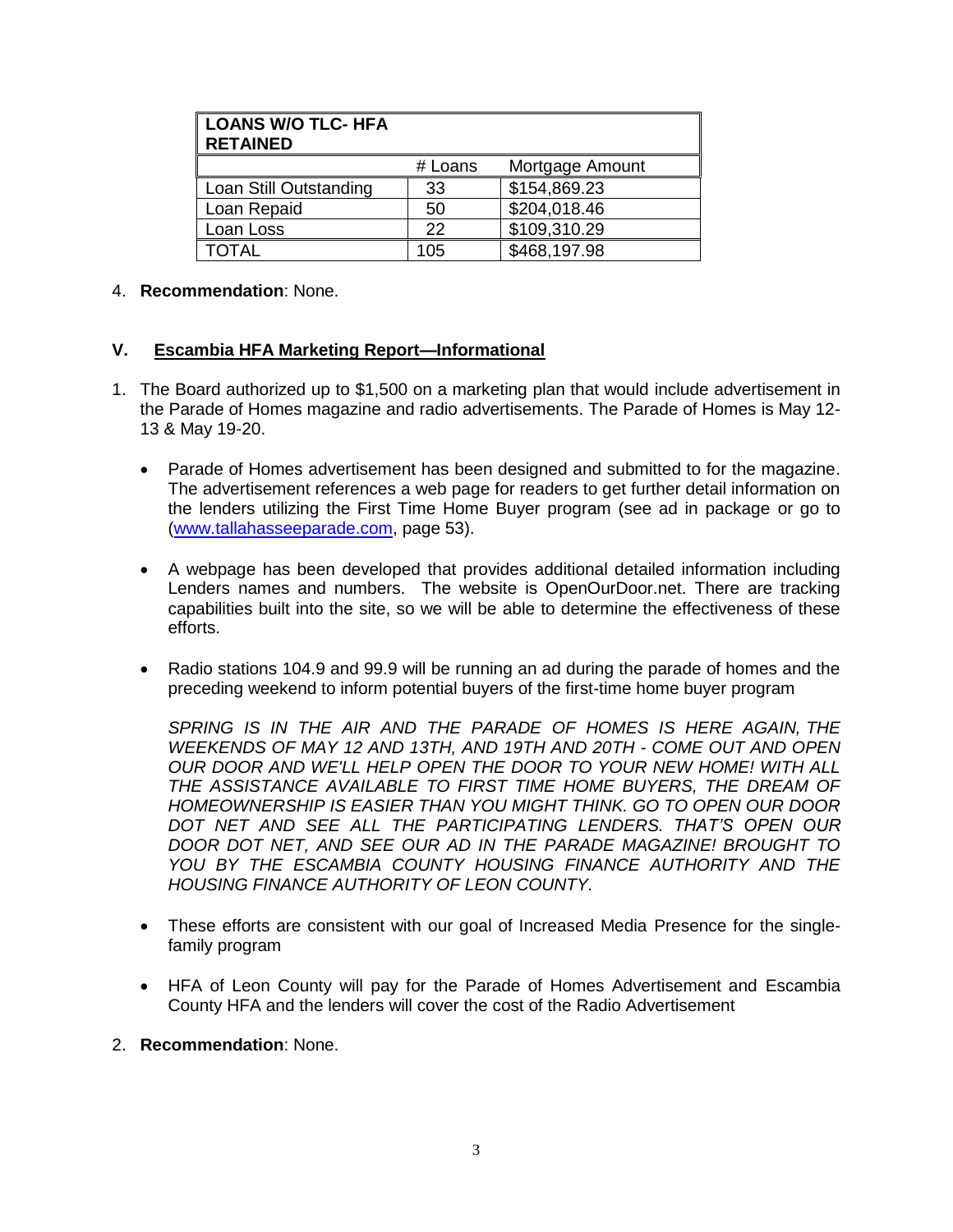# **VI. Legal Update—Informational**

- 1. There are no current pending legal issues. Ethics and Sunshine training is scheduled for the June HFA meeting.
- 2. **Recommendation**: None.

# **VII. To-Do List—Informational**

| <b>To-Do Item</b>                                                                       | <b>HFA</b>   | <b>Admin</b>            | CAO | <b>SL</b> | <b>NBN</b> | <b>Status</b>   | <b>Completed</b> |
|-----------------------------------------------------------------------------------------|--------------|-------------------------|-----|-----------|------------|-----------------|------------------|
| <b>Prior to October 2015 Meeting</b>                                                    |              |                         |     |           |            |                 |                  |
| Set date for Stakeholders Meeting                                                       | X            |                         |     |           |            | On hold         |                  |
| December 2016                                                                           |              |                         |     |           |            |                 |                  |
| HFA to seek additional donations of                                                     | $\mathsf{X}$ |                         |     |           |            | In progress     |                  |
| property from lending institutions. Mr. Gay                                             |              |                         |     |           |            |                 |                  |
| volunteered to draft letter and provide                                                 |              |                         |     |           |            |                 |                  |
| lender contacts.                                                                        |              |                         |     |           |            |                 |                  |
| February 2018                                                                           |              |                         |     |           |            |                 |                  |
| The Board requested Mr. Lamy to submit                                                  |              | X                       |     | X         |            | Proposal        |                  |
| his proposal on the emergency repair                                                    |              |                         |     |           |            | received & on   |                  |
| program in writing, and for the<br>Administrator to analyze the proposal and            |              |                         |     |           |            | June agenda     |                  |
| place on March agenda (deferred until                                                   |              |                         |     |           |            |                 |                  |
| May)                                                                                    |              |                         |     |           |            |                 |                  |
| HFA DPA Loans: The Board requested                                                      |              | $\overline{\mathsf{x}}$ |     |           |            | On hold         |                  |
| that contact with borrowers that appeared                                               |              |                         |     |           |            |                 |                  |
| to be in violation of agreement be                                                      |              |                         |     |           |            |                 |                  |
| contacted with report back to HFA Board in                                              |              |                         |     |           |            |                 |                  |
| June                                                                                    |              |                         |     |           |            |                 |                  |
| <b>April 2018</b>                                                                       |              |                         |     |           |            |                 |                  |
| Mr.<br><b>Stucks</b><br>that<br>the<br>requested                                        |              | X                       |     |           |            | In memo in      | Done             |
| Administrator Memo clearly include the                                                  |              |                         |     |           |            | Financial       |                  |
| funds derived from the sale of County                                                   |              |                         |     |           |            | Reports section |                  |
| surplus properties, and the amount that                                                 |              |                         |     |           |            |                 |                  |
| had been expended for housing activities.<br>The Board directed the Administrator draft |              | $\mathsf{X}$            |     |           |            | In progress     |                  |
| a proposed policy for Board consideration                                               |              |                         |     |           |            |                 |                  |
| on ways to market the properties to non-                                                |              |                         |     |           |            |                 |                  |
| profits at a discount.                                                                  |              |                         |     |           |            |                 |                  |
| Chairman Lewis directed the Administrator                                               |              | $\overline{\mathsf{x}}$ |     |           |            | On agenda       | Done             |
| to place the sponsorship of the Florida                                                 |              |                         |     |           |            |                 |                  |
| ALHFA conference on the May HFA                                                         |              |                         |     |           |            |                 |                  |
| agenda.                                                                                 |              |                         |     |           |            |                 |                  |
| Chairman Lewis directed the Administrator                                               |              |                         |     |           | $\sf X$    | Will be on June |                  |
| to place the training on the Ethics and                                                 |              |                         |     |           |            | agenda          |                  |
| Sunshine laws on the June HFA agenda                                                    |              |                         |     |           |            |                 |                  |